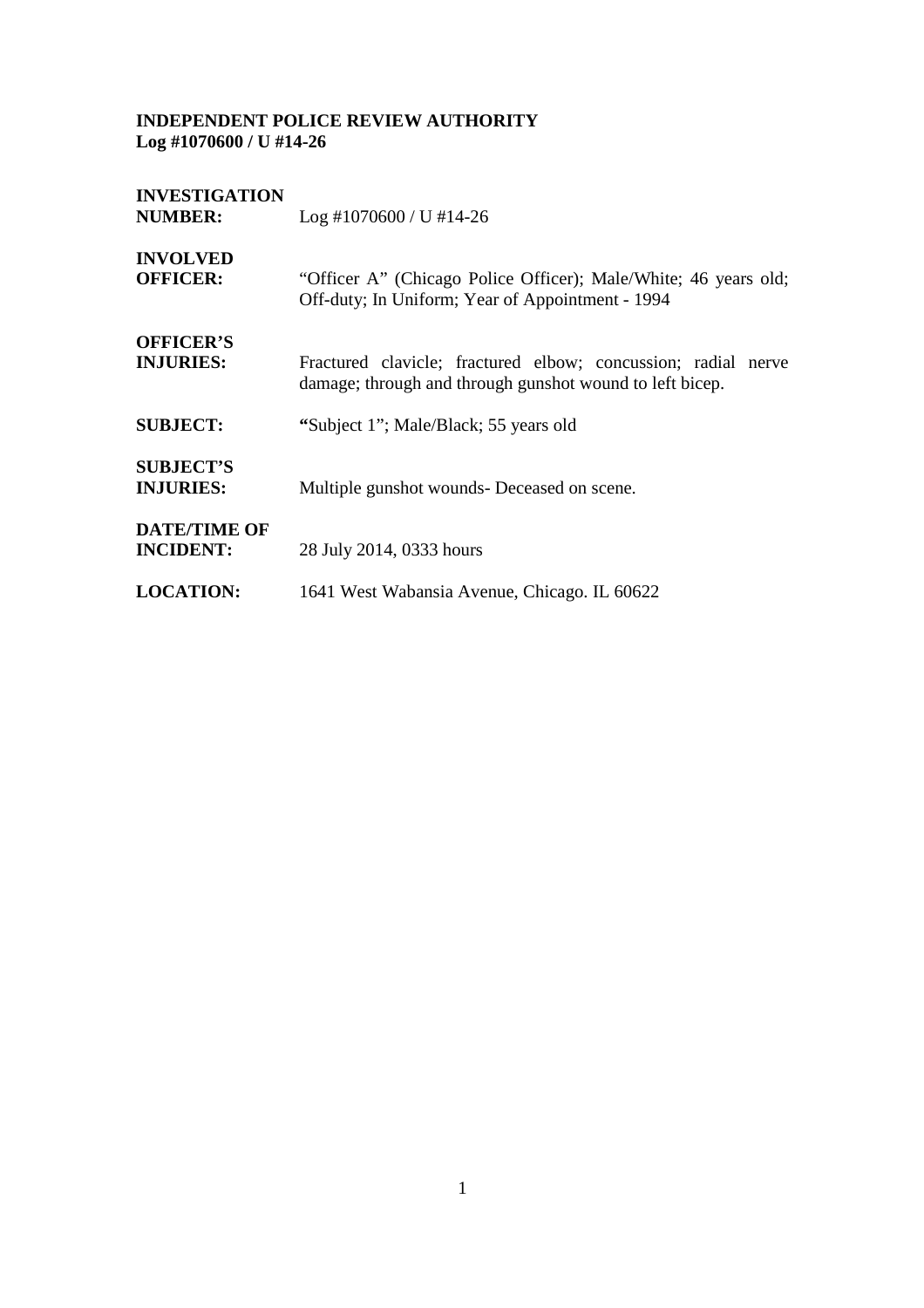#### **SUMMARY OF INCIDENT:**

This investigation, in conjunction with information gained through the investigation initiated by the Chicago Police Department, revealed the following.

On 28 July 2014, at approximately 0315 hours, Officer A, returned home from his shift. Officer A, still in full uniform, entered his residence and had just removed his shoes and socks when he heard a noise outside.

Officer A exited the side door of his residence and confronted a black male subject, now known as Subject 1, who appeared to be breaking into the rear yard of a house under construction on the opposite side of the alley. Officer A asked Subject 1 what he was doing and ordered him to show his hands. Subject 1 ignored Officer A's verbal orders and engaged Officer A in a verbal and physical confrontation.

Officer A observed Subject 1 holding something in his hand that was silver in color. Officer A produced his .40 caliber semi-automatic firearm from his waistband. Subject 1 struggled with Officer A, grabbed the barrel of Officer A's gun, and Officer A was subsequently shot in his left bicep during the struggle for the gun. After Officer A was shot, he was able to separate himself from Subject 1, at which time he fired several rounds, striking Subject 1 in the upper chest area. It was reported that after Subject 1 was shot, he again charged at Officer A and they both fell to the ground. Officer A was able to regain his footing and he returned to his residence where he yelled for his girlfriend, Witness 1**.** Due to Officer A's injury, Witness 1 helped him dial 911.

Beat 1432R arrived on scene and handcuffed Subject 1, who was still breathing. Beat 1212R arrived on scene and one of the officers from that unit searched Subject 1. An ambulance arrived on scene and transported Officer A to Stroger Hospital for treatment. Officer A sustained a through and through gunshot wound to his left bicep, as well as a concussion, and fractures to his elbow and collarbone.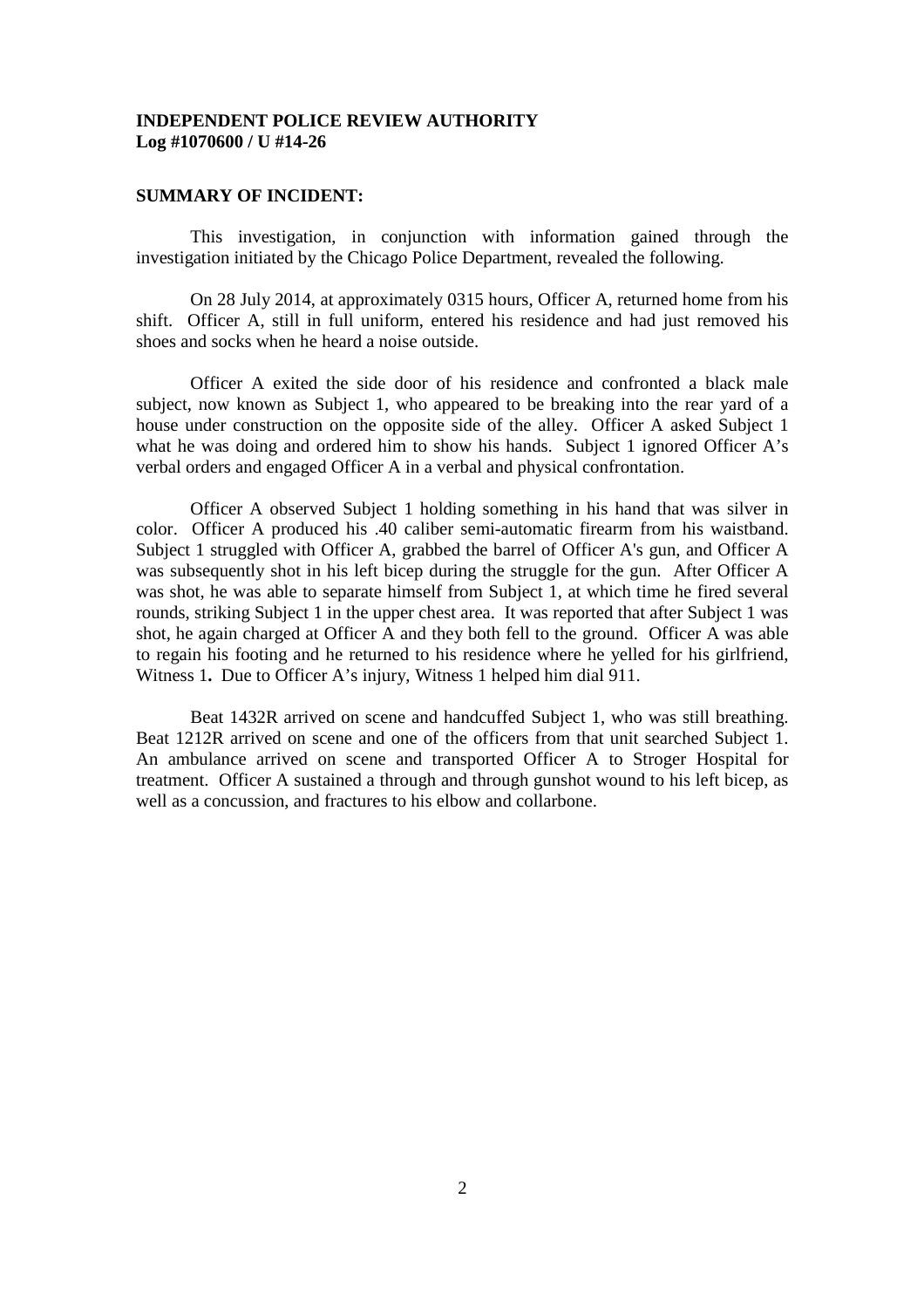#### **INVESTIGATION:**

**The IPRA Preliminary Report and the Major Incident Notification Report** essentially related the same information as reported in the Summary of Incident of this report.

**Department Reports** provided information that is consistent with the statements given by Officer A, Witness 1, and the officers who responded to the scene. The reports also indicate that two plastic bags of suspected cocaine were located on Subject 1's person.

According to the **Tactical Response Report (TRR),** completed by Officer A, Subject 1 did not follow verbal direction, grabbed at Officer A's weapon, was an imminent threat of battery, attacked with a weapon and used force likely to cause death or great bodily harm. Officer A responded with member presence, verbal commands, and the discharge of his firearm.

According to the **Officer's Battery Report (OBR)**, on the date, time and location of the incident Officer A was in uniform investigating a suspicious person. Subject 1 attacked Officer A with a screwdriver and attempted to obtain Officer A's weapon. Officer A sustained major, non-threatening injuries.

The **OEMC** and **PCAD Reports** were collected and made part of this investigation. Analyses of said documents show no information that is inconsistent with the facts as related by the witnesses and the involved officers.

The **In-car Camera footage request** revealed no video footage from vehicles #6537 and #8589, which were the vehicles assigned to the responding officers.

The **Chicago Fire Department Ambulance Report** documented that EMS was dispatched to 1644 N. Marshfield Avenue, at approximately 0344 hours.

The **Medical Records** obtained from Stroger Hospital document that Officer A suffered a through and through gunshot wound to his left bicep. Officer A was additionally diagnosed with a fractured clavicle, a fractured elbow, a concussion, and radial nerve damage to his left arm.

Multiple **canvasses** of the area of the incident were made in an attempt to locate additional witnesses and/or evidence. Although contact was made with several individuals, there were no actual witnesses to the actual incident that could provide relevant information. Witness 2 reported hearing three (3) "loud bangs" and a fourth "bang" after a brief pause. A subsequent visit to Witness 2's residence yielded negative results. Witness 3 also reported hearing three loud noises, followed by a pause, and a fourth loud noise. Witness 4 stated she was laying in bed when she heard multiple shots and heard someone yelling for help.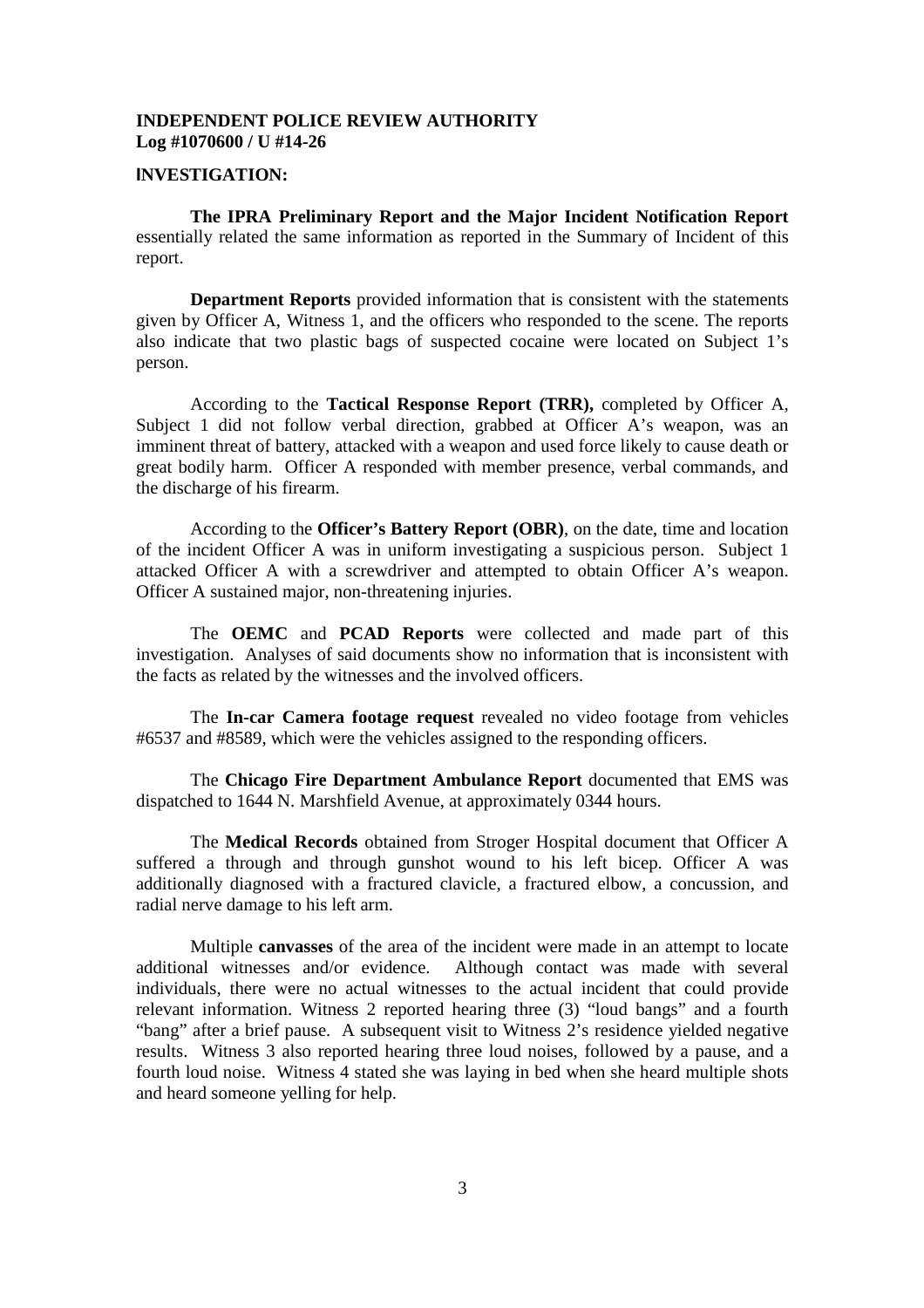The **Evidence Technician Photographs** depict the scene of the shooting from various angles. The photographs also include the body of Subject 1, which depict multiple gun shot wounds.

**Illinois State Police (ISP) Forensic Science Laboratory Reports** document the examination of the recovered ballistic evidence in comparison to the firearm belonging to Officer A. It was determined that the shell casings recovered at the scene of this event were fired from Officer A's Glock .40 caliber semi-automatic pistol.

A gunshot residue test was conducted on the hands of Subject 1 and the kit was forwarded to the ISP Forensic Science Laboratory for examination. The reports document that Subject 1 discharged a firearm, contacted a primer gunshot residue (PGSR) related item, or had both hands in the environment of a discharged firearm.

**The Medical Examiner's Report** documents the postmortem examination of Steven Isby. The report indicates that Subject 1 was shot five (5) times, with several of the rounds that struck him causing multiple entry and exit injuries, resulting in twelve (12) total gunshot wounds. Subject 1 was shot three times in the chest, once in the posterior left torso, and once in the left arm. The cause of death was multiple gunshot wounds, with the manner being ruled a homicide. The report also documents the presence of heroin in Subject 1's system.

**In a statement to IPRA on 05 August 2014, Witness 1** stated she is Officer A's girlfriend. On the night of the incident, she had arrived home from work at approximately 0230 hours. Witness 1 was falling asleep when she heard a noise. Witness 1 explained that there were two open windows in the house, one that faces south and one that faces north. Once she was awoken, she subsequently heard multiple gun shots. Witness 1 described the cadence of gunshots as being one shot, a pause, and then five more shots in succession. Witness 1 stated she proceeded down stairs and upon reaching the bottom steps, she looked through the north facing window and saw Officer A. Witness 1 stated Officer A informed her that he had been shot.

Witness 1 related that she exited her apartment and observed Officer A holding his arm. Witness 1 stated Officer A gave her one of his firearms to secure inside of the residence and they subsequently called 911. Witness 1 stated Officer A asked her to get a rope from inside of the residence in order for him to use it as a tourniquet around his injured arm. After a short while, police and EMS arrived on scene. (Atts. 60, 63)

**In a statement to IPRA on 28 July 2014, Witness Officer B,** provided a statement consistent with the Department Reports, and the summary contained within this report. Officer B stated he and his partner, Officer C, worked in uniform on the date of incident. Officer B explained that he and Officer C were on patrol when they heard a "10-1," which Officer B described to be a call of an officer in distress, over the radio at the location of 1644 N. Marshfield Avenue. Officer B stated that upon their arrival at the location, he observed Officer A near the mouth of the alley and he also observed blood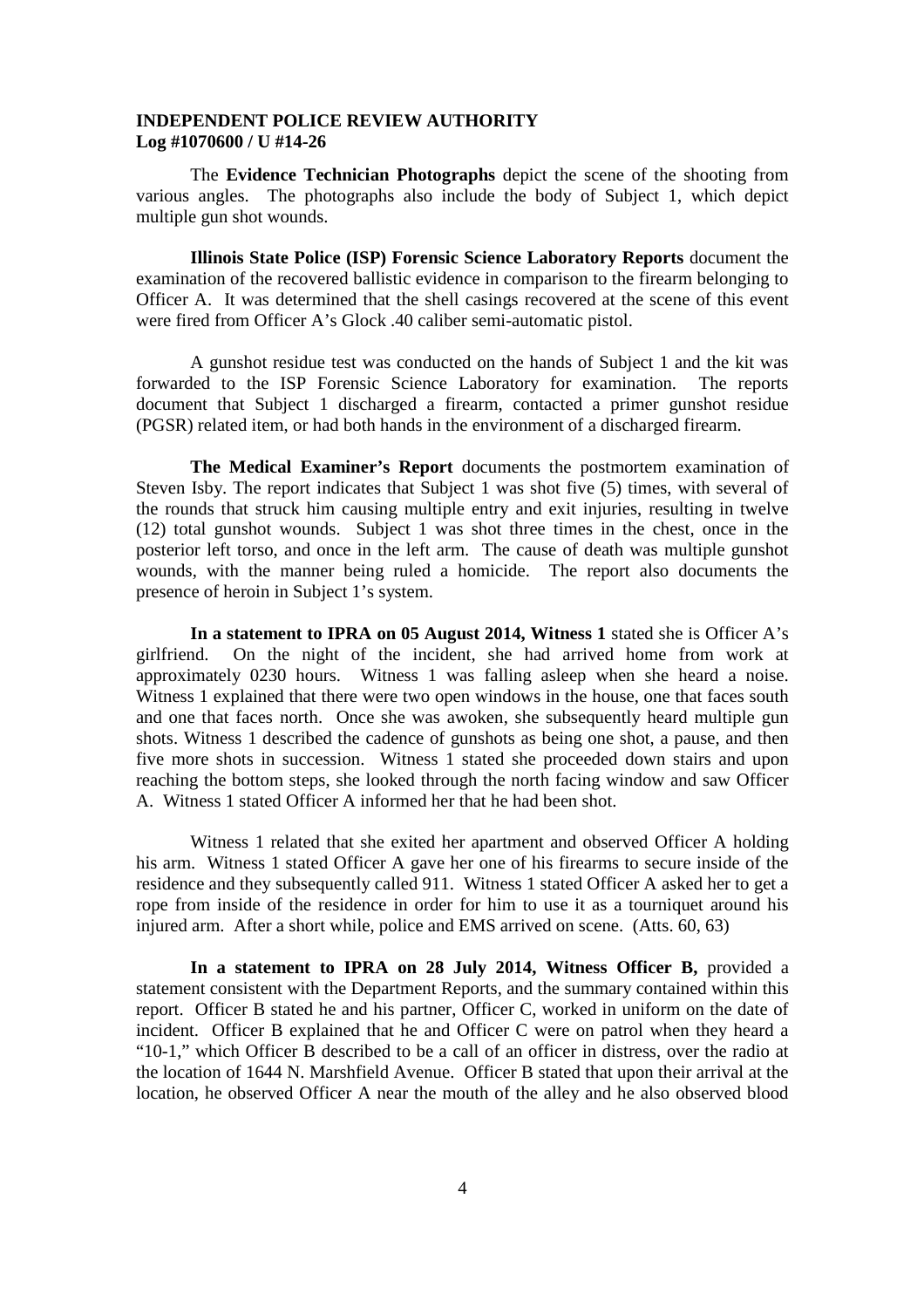throughout the scene. Officer B described that Officer A was wearing a blue uniformed police shirt and had a tourniquet around his left arm.

Officer B stated Officer A informed him that he was shot and he further explained that "he" grabbed his gun. Officer B asked Officer A when the incident occurred and how many subjects were involved. Officer A informed him that "one was laying over there." Officer B, believing that the incident was still occurring, drew his weapon and walked down the alley, towards where Officer A indicated Subject 1 was located. Officer B stated he observed Subject 1 laying face down and a small puddle of blood near Subject 1's face. Officer B explained that he observed Subject 1 breathing, at which time he placed him in handcuffs. Officer B then heard Officer C call for an ambulance and, immediately after, observed Officer D on scene. Officer D then searched Subject 1 and announced that Subject 1 was deceased.

Officer B explained that Subject 1 was laying face down in a construction site off of the alley. Officer B further explained that the construction site was barricaded by a fence. Officer B stated he also observed a book bag lying next to Subject 1. Officer B related that Officer D recovered some papers from Subject 1's pocket and he also recalled a flashlight or a similar object found on the scene. (Atts. 59, 60)

**In a statement to IPRA on 28 July 2014, Officer David C, #17626** provided a statement consistent with that of Officer B, the Department Reports, and the summary contained within this report. Officer C added that Officer A informed him that he was off-duty and was coming home when he observed Subject 1 attempting to break into the construction site near 1644 N. Marshfield Avenue. A struggle ensued and both Officer A and Subject 1 were shot. (Atts. 51, 52)

**In a statement to IPRA on 28 July 2014, Officer Jason D, #16342** provided a statement consistent with that of Officers B and C; the Department Reports; and the summary contained within this report. Officer D stated he worked Beat 1212R with his partner, Officer Noel E, #9378 and they were both dressed in uniform. Officer D explained that when they arrived he observed other units on scene. As he and Officer E walked near the crime scene, he observed a chain linked fence that was blocking a construction site. Officer D stated that as he entered the construction site, he observed Officer B standing near the head of Subject 1, who was lying face down on the ground, with a black book bag, a silver screw driver, and a flashlight near his body.

Officer D stated he moved the screw driver from Subject 1's reach, to prevent him from using it as a weapon, and placed it on a cement partition. Officer D then searched Subject 1's clothing and recovered tissue paper and tobacco from his back pockets. Officer D explained that upon turning Subject 1 to check his front pockets, he realized he was deceased. Officer D added that he never saw or spoke with Officer A while he was on the scene. (Att. 53, 54)

**In a statement to IPRA on 28 July 2014, Officer Noel E, #9378** provided a statement consistent with that of Officers B, C and D; the Department Reports; and the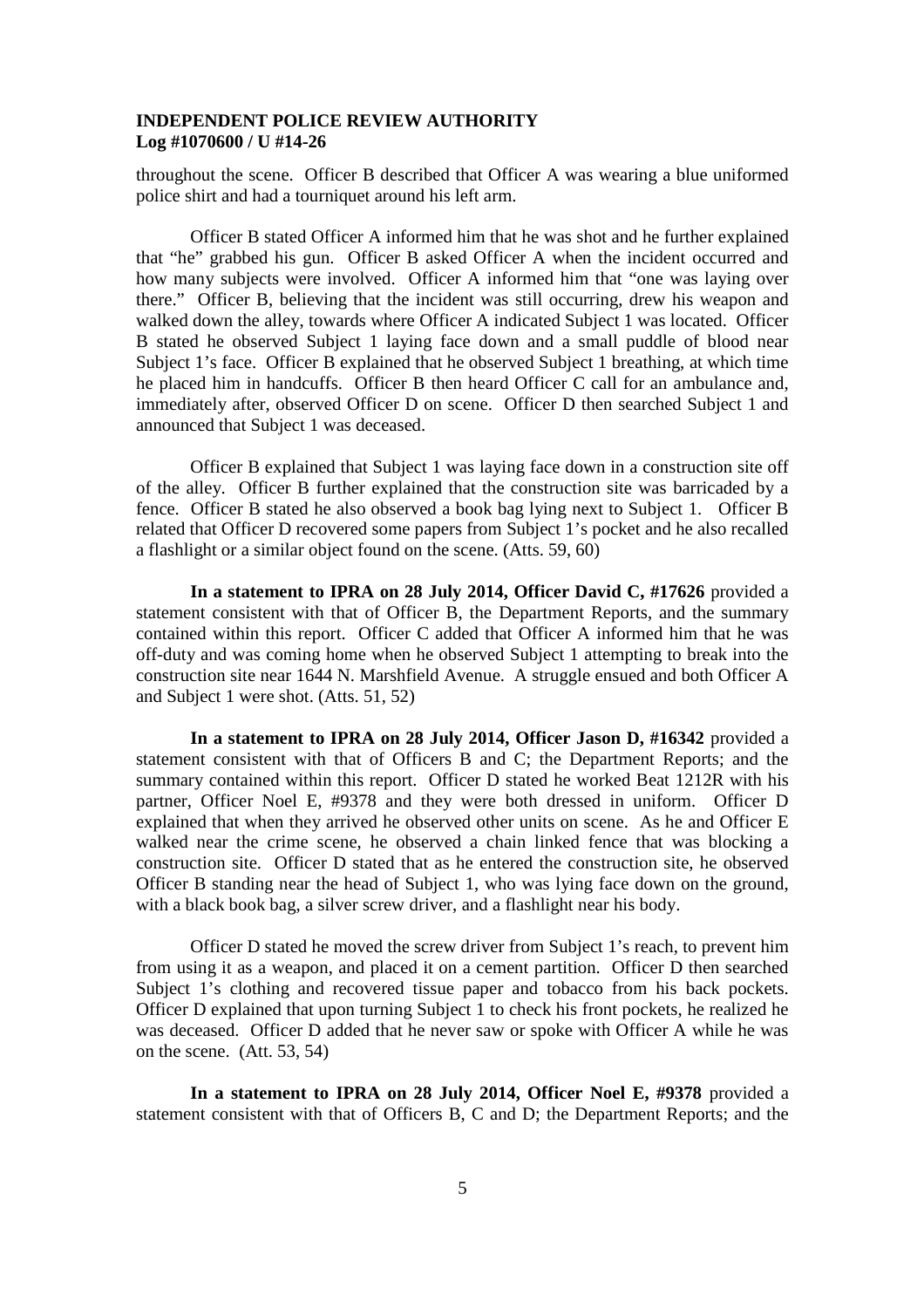summary contained within this report. Officer E stated that upon arriving at the location of the incident, he and Officer D walked to the fenced area. Officer E stated he briefly saw Officer A being wheeled away on a gurney. Officer E explained that he observed blood throughout the crime scene. Officer E stated he stayed in the alley, while Officer D entered the construction site. Officer E stated he looked over the fence and observed Subject 1 lying face down, handcuffed. (Atts. 55, 56)

**In a statement to IPRA on 13 August 2014, Officer A,** provided a statement consistent with that of Officers B, C, D, and E; the Department Reports; and the summary contained within this report. Officer A stated that on the date of the incident he was originally scheduled to work until 0500 hours. Officer A related he left work early, leaving several hours before the end of his shift with approval from his supervisor. Officer A explained that when he arrived home he went into his kitchen, in order to prepare something to eat. Officer A stated he was still wearing his police uniform but had taken his socks and shoes off upon arriving home. Officer A explained that he was carrying his duty weapon in his waistband as he had left his duty belt in his vehicle. Officer A also had his auxiliary weapon in a pancake holster, affixed to his waistband.

While in the kitchen, he heard a noise outside. Officer A described the noise as "some sort of rattling, metallic like noise."<sup>1</sup> Officer A stated he heard the noise from an open window facing the alley. Officer A looked out of the window and saw Subject 1 directly across the alley, attempting to open the fence, which led to a residence that was under construction. Officer A stated the occupants of the residence are a doctor, his wife and their two children. Officer A explained that he knows the family that lives in the home, knows the two children who reside in the home, and sees the family regularly. Officer A explained that the family was living there during the addition to their home and that he knew they were inside their home. Officer A related when he saw Subject 1 entering the property he "knew (he) had to do something right away."

Once Officer A observed Subject 1 enter the construction site, he exited his residence and followed Subject 1. When Officer A reached the construction site, he observed Subject 1 at the rear door of the residence that was under construction. Officer A stated he said words to the effect of, "Hey, police, get over here." Officer A then explained that Subject 1 turned and saw him and he could tell that Subject 1 was agitated and angry. Officer A stated Subject 1 was about 25-30 feet away from him when he first turned around. Subject 1 then started moving towards Officer A, at which time Officer A could see Subject 1 had his hand closed, as if he was holding an object. Officer A could not see what, if anything, Subject 1 was holding. Officer A gave Subject 1 several verbal commands to stop but Subject 1 continued to move towards Officer A. Officer A stated he drew his duty weapon from his waistband as Subject 1 drew within 10-15 feet of him, at which time Subject 1 began to move faster towards him.

Officer A explained that when Subject 1 got close to him, he made motions that Officer A perceived to be punches towards his stomach. Officer A stated he tried blocking the punches with his left hand, while he still held on to his firearm. Officer A

 $1$  Statement of Officer A, page 15, lines 15-16.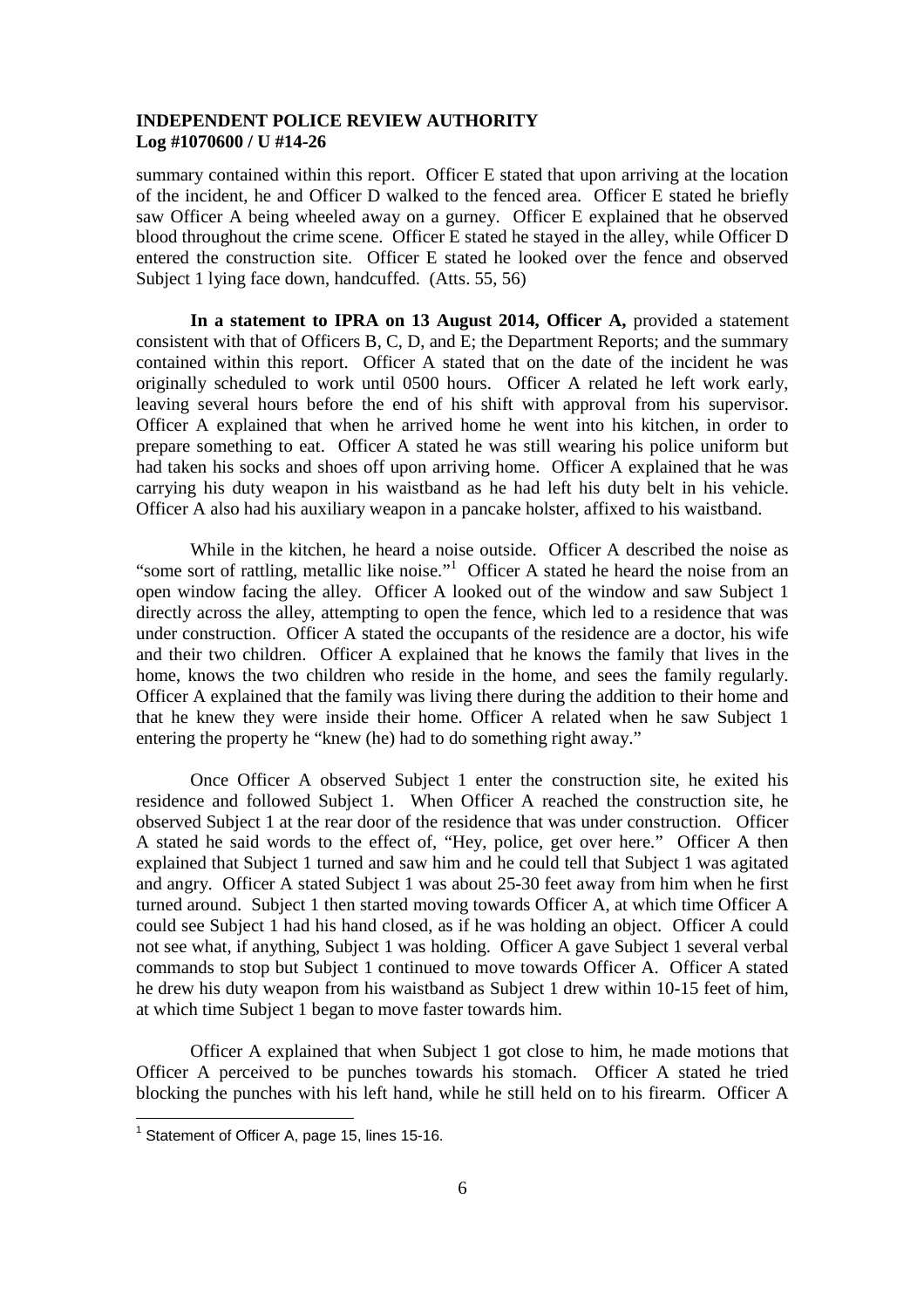related Subject 1 "swatted" at his firearm, grabbed it, and squeezed. Officer A believes that he had his finger on the trigger, and when Subject 1 squeezed his hand, the firearm discharged and hit his left arm. Officer A explained that the bullet entered his bicep and exited through his tricep. Subsequently, his arm "clinched" to his side and he felt pain and shock. Officer A then lifted his left knee and pushed Subject 1 away from him in order to create distance between them.

Officer A stated Subject 1 was screaming words to the effect of, "I'm gonna kill you motherfucker. Fuck you, I'm gonna kill you."<sup>2</sup> Officer A explained that he continued to give Subject 1 verbal commands to the effect of, "Police, get down" but Subject 1 continued to come towards him.

Officer A recalled, "He is coming towards me again. So, now my arm is in pain. It's, it's useless. I am holding a gun in my right hand. And he is coming towards me again and I am afraid I am going to pass out. I don't know what is going to happen. I can feel blood all over me now. And I am afraid for my life. And I discharge my weapon."<sup>3</sup>

Officer A explained that as he was firing his weapon, Subject 1 continued to move forward to engage him. Officer A recalled that he fired four or five shots, but that Subject 1 continued to move towards him. Officer A stated, "It was almost like I was shooting blanks, he just kept coming."<sup>4</sup> Officer A related that he and Subject 1 became entangled again, at which time Officer A began to move forward, pushing Subject 1 backwards. Officer A related that as he was pushing Subject 1 backwards, he twisted to his side as they both fell over a nearby concrete barrier. Officer A related that both he and Subject 1 fell over the barrier face first, with Officer A landing on his elbow. Officer A stated after they both fell, he got back up to his feet, and that Subject 1 remained on the ground.

Officer A stated he then went to the alley in front of his house, and called for Witness 1's help. Officer A and Witness 1 called 911, and she assisted in fashioning a tourniquet for his arm. Officer A put his duty weapon, which was the weapon used in this incident, in his front right pocket. Officer A gave Witness 1 his auxiliary weapon, which was not used in this incident, and instructed her to secure it inside their home.

Upon the arrival of the responding officers, Officer A led them to where Subject 1 was still laying on the ground. Officer A briefly explained to the officers that he had interrupted Subject 1's attempt to break into a nearby home, a struggle had occurred, that Subject 1 shot him, and that Officer A then shot Subject 1.

Officer A was transported to Stroger Hospital for treatment of his injuries. Officer A recalled that he relinquished his firearm to a female police officer while in the

<sup>2</sup> *I.d.* Page 27, lines 3-4. 3 *I.d* Page 27, lines 21-28.

<sup>4</sup> *I.d* Page 30, lines 14-15.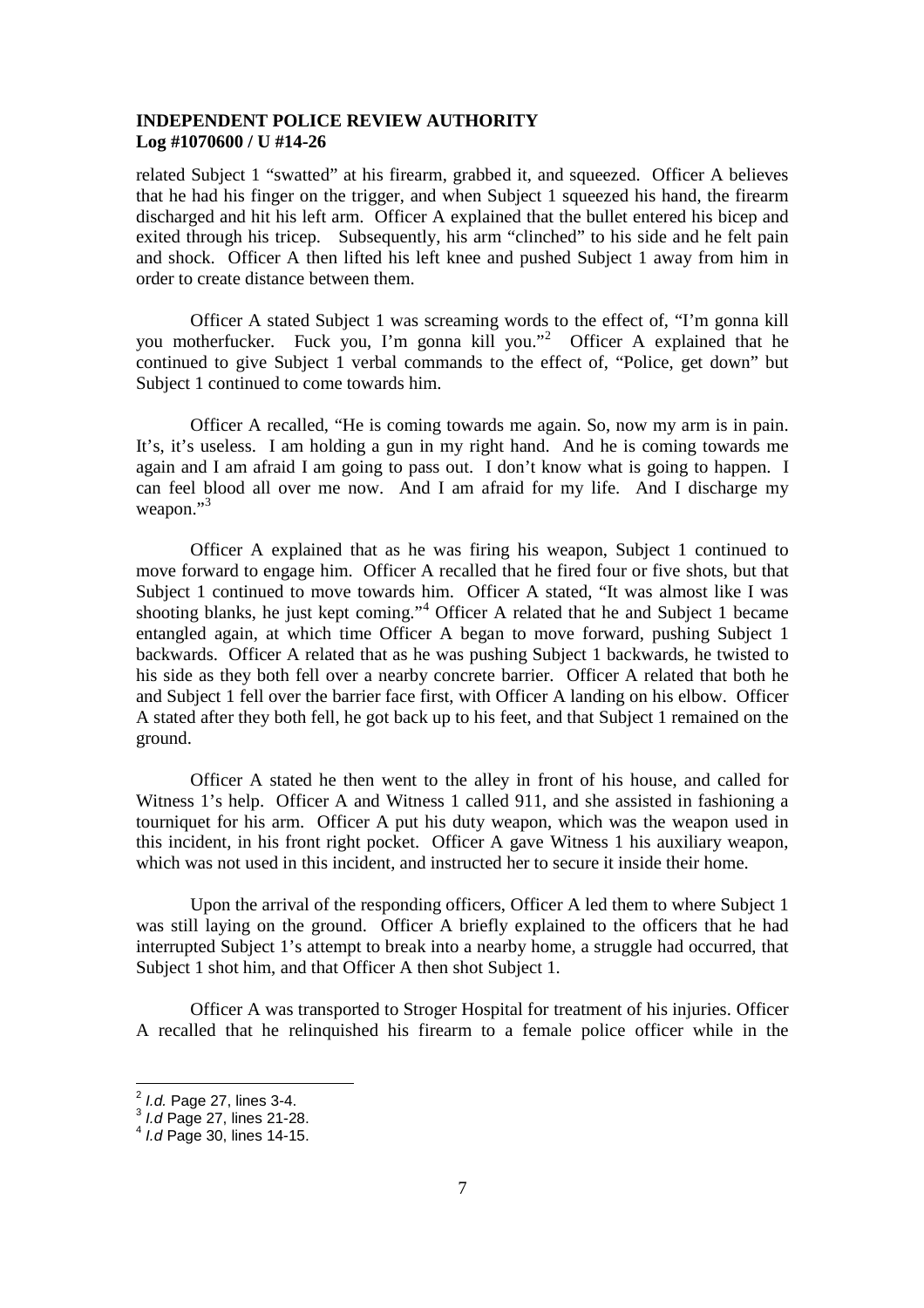emergency room, though he could not recall specifically what occurred as he was essentially in shock.

Officer A later learned that a screwdriver was found on or near Subject 1's body. Officer A related he believes that the "punching" motions Subject 1 was making towards his stomach were, in hindsight, consistent with Subject 1 attempting to stab him with the screwdriver.

Officer A related that the succession of gunfire was the first shot that struck his bicep, a brief pause where he created distance between himself and Subject 1, and then the final volley of 4-5 gunshots.

Officer A related that he had no other options available to him other than the use of deadly force, as he believed that Subject 1 intended to kill him.